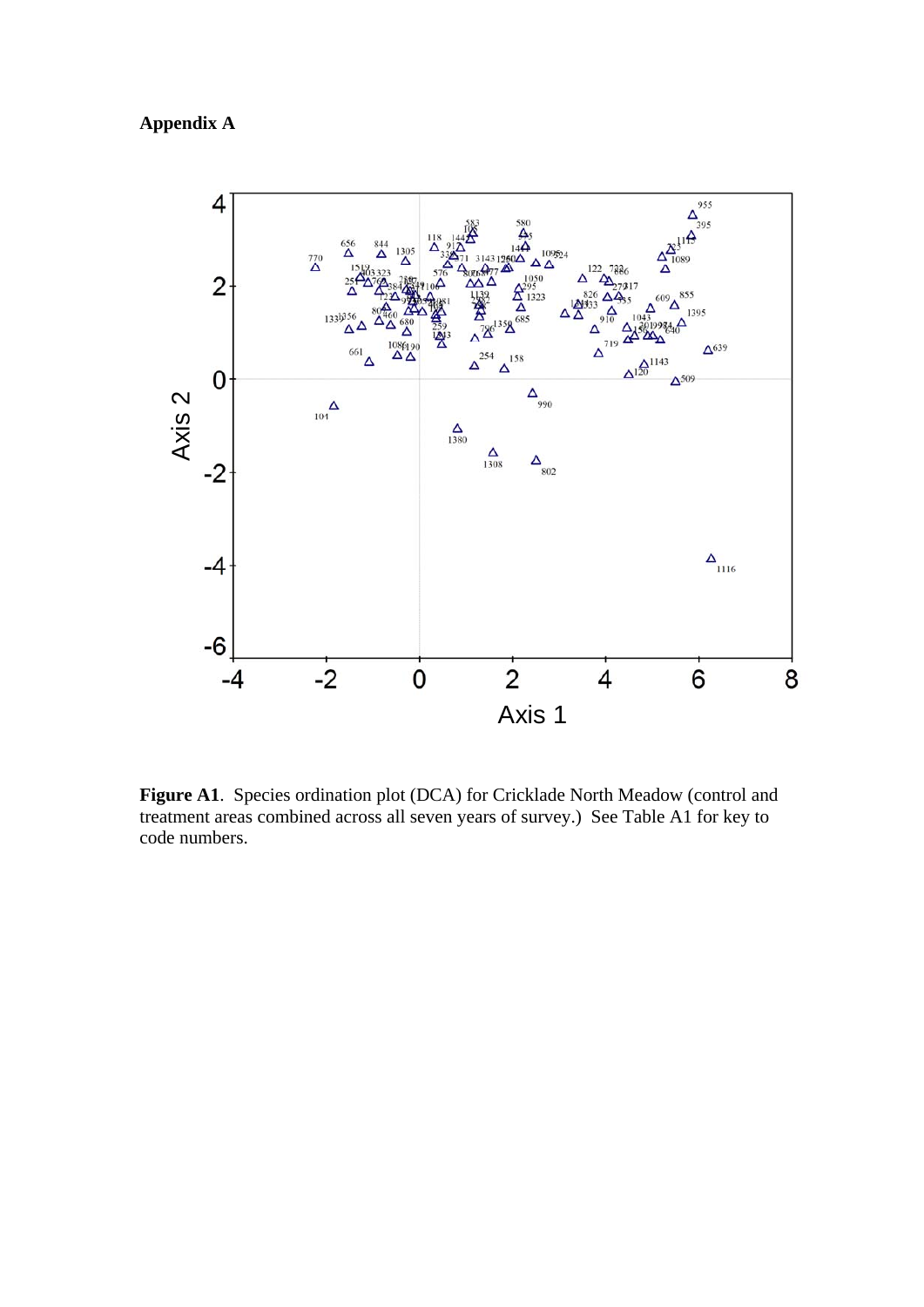

**Figure A2**. Species ordination plot (DCA) for East Cottingwith Big Ings (control and treatment areas combined across all four years of survey.) See Table A1 for key to code numbers.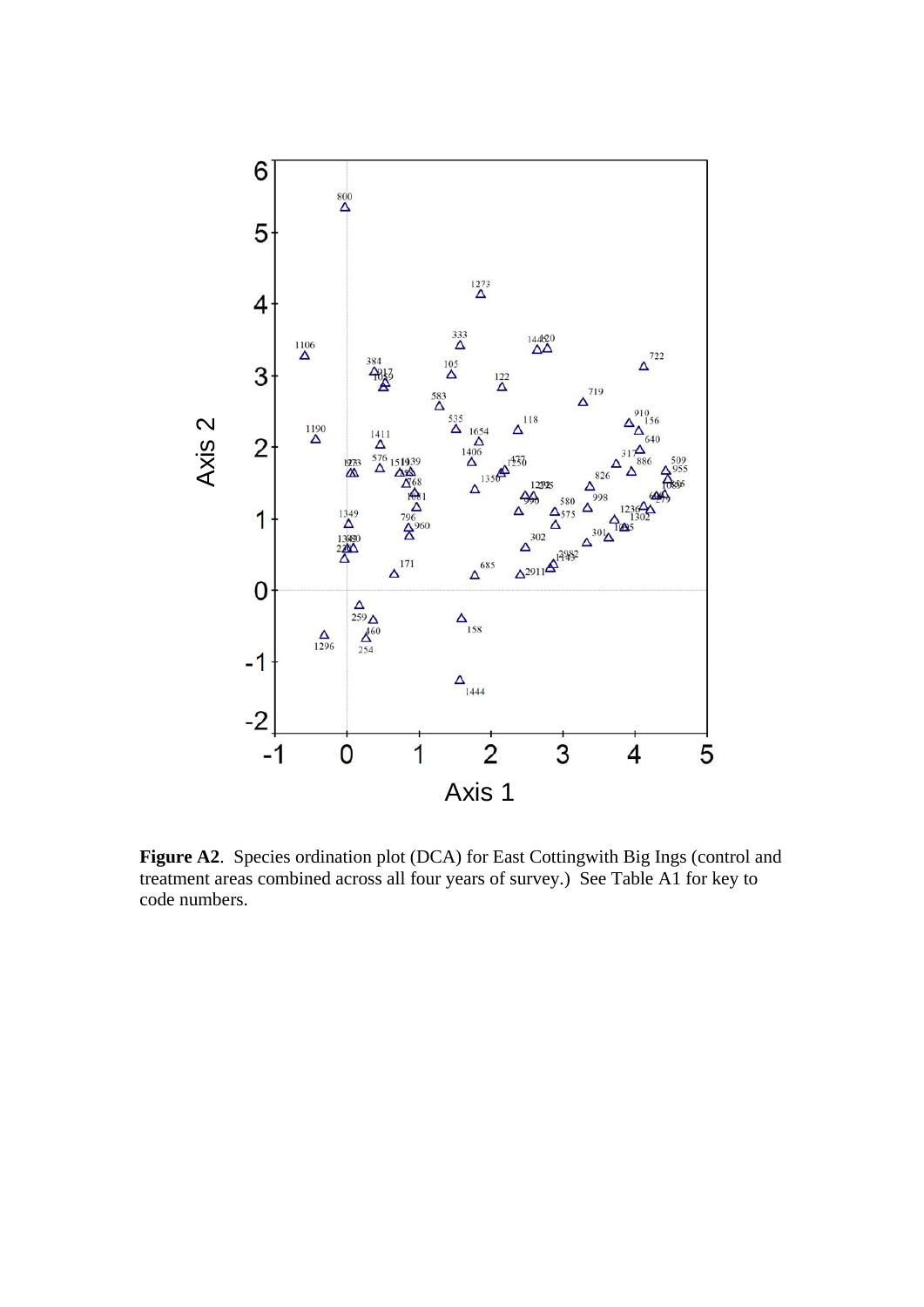

**Figure A2**. Species ordination plot (DCA) for Moorlinch SSSI (control and treatment areas combined across all five years of survey.) See Table A1 for key to code numbers.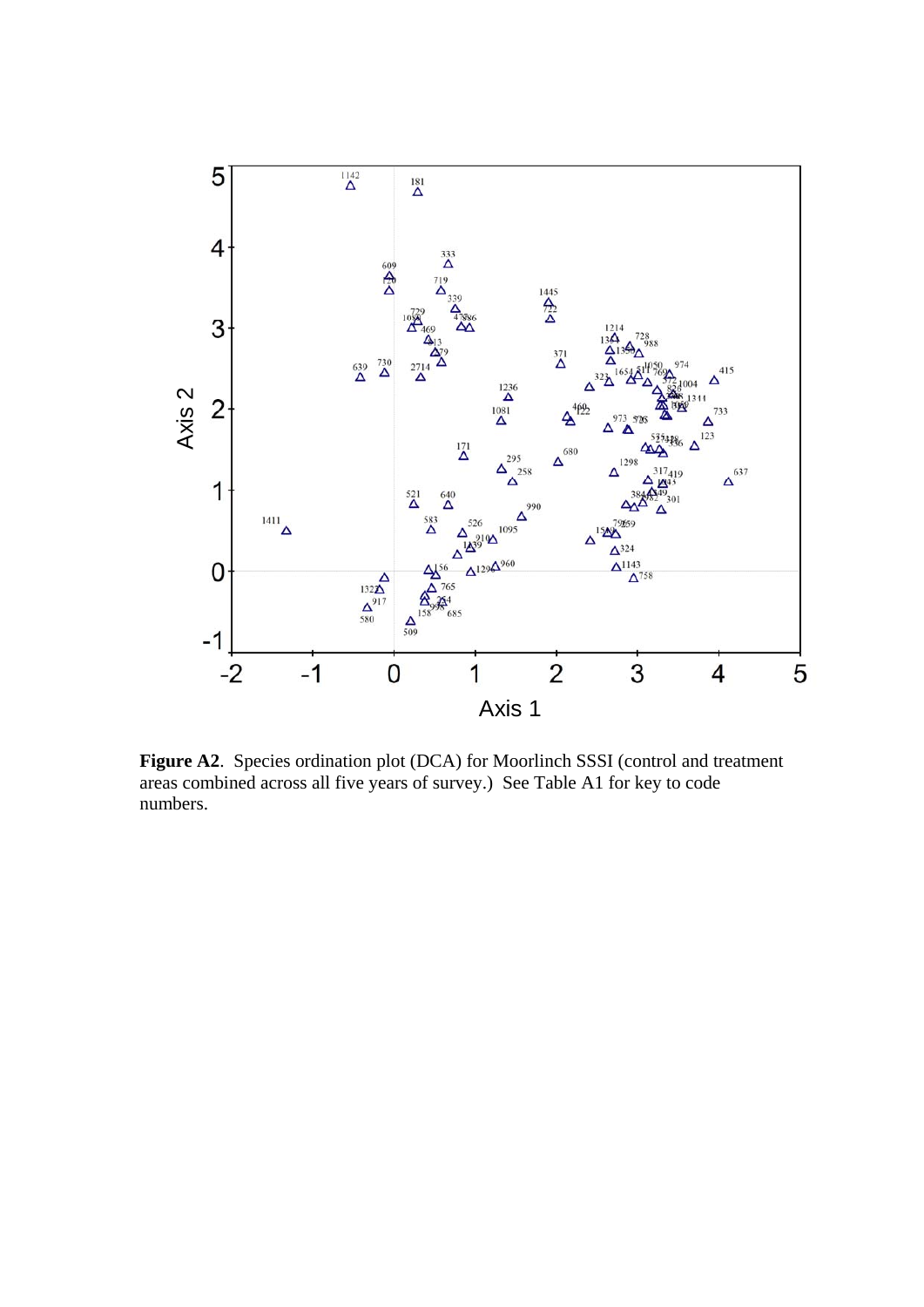**Table A1**. List of codes used to annotate Figures  $A1 - A3$ , based on those used by the National Vegetation Classification in the Vespan software (Malloch, 1999.)

| <b>Code number</b> |                          |                    |
|--------------------|--------------------------|--------------------|
| (NVC)              | <b>Scientific name</b>   | <b>Common name</b> |
| 105                | Achillea ptarmica        | sneezewort         |
| 118                | Elytrigia repens         | couch grass        |
| 120                | Agrostis canina          | brown bent         |
| 122                | Agrostis stolonifera     | creeping bent      |
| 123                | Agrostis capillaris      | common bent        |
| 156                | Alopecurus geniculatus   | marsh fox-tail     |
| 158                | Alopecurus pratensis     | meadow fox-tail    |
| 171                | Anthoxanthum odoratum    | sweet vernal gras  |
| 230                | <b>Bellis perennis</b>   | daisy              |
| 254                | <b>Bromus commutatus</b> | meadow brome       |
| 259                | Bromus racemosus         | smooth brome       |
| 279                | Caltha palustris         | marsh marigold     |
| 295                | Cardamine pratensis      | lady's smock       |
| 301                | Carex acuta              | slender tufted se  |
| 302                | Carex acutiformis        | lesser pond sedg   |
| 317                | Carex disticha           | brown sedge        |
| 333                | Carex nigra              | black sedge        |
| 384                | Cerastium fontanum       | common mouse-      |
| 460                | Cynosurus cristatus      | crested dog's tail |
| 477                | Deschampsia cespitosa    | tufted hair grass  |
| 509                | Eleocharis palustris     | common spike-ru    |
| 535                | Equisetum palustre       | marsh horsetail    |
| 575                | Festuca pratensis        | meadow fescue      |
| 576                | Festuca rubra            | red fescue         |
| 580                | Festulolium Ioliaceum    | hybrid fescue      |
| 583                | Filipendula ulmaria      | meadowsweet        |
| 609                | Galium palustre          | marsh bedstraw     |
| 640                | Glyceria maxima          | reed sweet-grass   |
| 680                | <b>Holcus lanatus</b>    | yorkshire fog      |
| 685                | Hordeum secalinum        | meadow barley      |
| 719                | Juncus acutiflorus       | sharp-flowered ru  |
| 722                | Juncus articulatus       | jointed rush       |
| 758                | Lathyrus pratensis       | meadow vetchlin    |
| 768                | Leontodon autumnalis     | autumn hawkbit     |
| 796                | Lolium perenne           | perennial rye-gra  |
| 800                | Lotus corniculatus       | common bird's-fc   |
| 826                | Lysimachia nummularia    | creeping-jenny     |
| 855                | Mentha aquatica          | water mint         |
| 886                | Myosotis laxa            | tufted forget-me-  |
| 910                | Oenanthe fistulosa       | tubular water dro  |
| 917                | Ophioglossum vulgatum    | common adder's     |
| 955                | Phalaris arundinacea     | reed canary-gras   |
| 960                | Phleum pratense          | timothy            |
| 973                | Plantago lanceolata      | ribwort plantain   |
| 990                | Poa trivialis            | rough meadow-g     |
| 998                | Persicaria amphibia      | amphibious bisto   |
| 1059               | Prunella vulgaris        | selfheal           |
| 1081               | Ranunculus acris         | meadow buttercu    |
| 1089               | Ranunculus flammula      | lesser spearwort   |

**(NVC) Scientific name Common name**  105 *Achillea ptarmica* sneezewort 118 *Elytrigia repens* couch grass brown bent 122 *Agrostis stolonifera* creeping bent 123 *Agrostis capillaris* common bent marsh fox-tail meadow fox-tail sweet vernal grass daisy meadow brome smooth brome marsh marigold lady's smock slender tufted sedge lesser pond sedge brown sedge black sedge 384 *Cerastium fontanum* common mouse-ear 460 *Cynosurus cristatus* crested dog's tail grass tufted hair grass 509 *Eleocharis palustris* common spike-rush 535 *Equisetum palustre* marsh horsetail 575 *Festuca pratensis* meadow fescue red fescue 580 *Festulolium loliaceum* hybrid fescue 583 *Filipendula ulmaria* meadowsweet marsh bedstraw reed sweet-grass 680 *Holcus lanatus* yorkshire fog meadow barley sharp-flowered rush jointed rush meadow vetchling 768 *Leontodon autumnalis* autumn hawkbit 796 *Lolium perenne* perennial rye-grass 800 *Lotus corniculatus* common bird's-foot-trefoil 826 *Lysimachia nummularia* creeping-jenny water mint tufted forget-me-not tubular water dropwort common adder's tongue reed canary-grass timothy ribwort plantain rough meadow-grass amphibious bistort selfheal meadow buttercup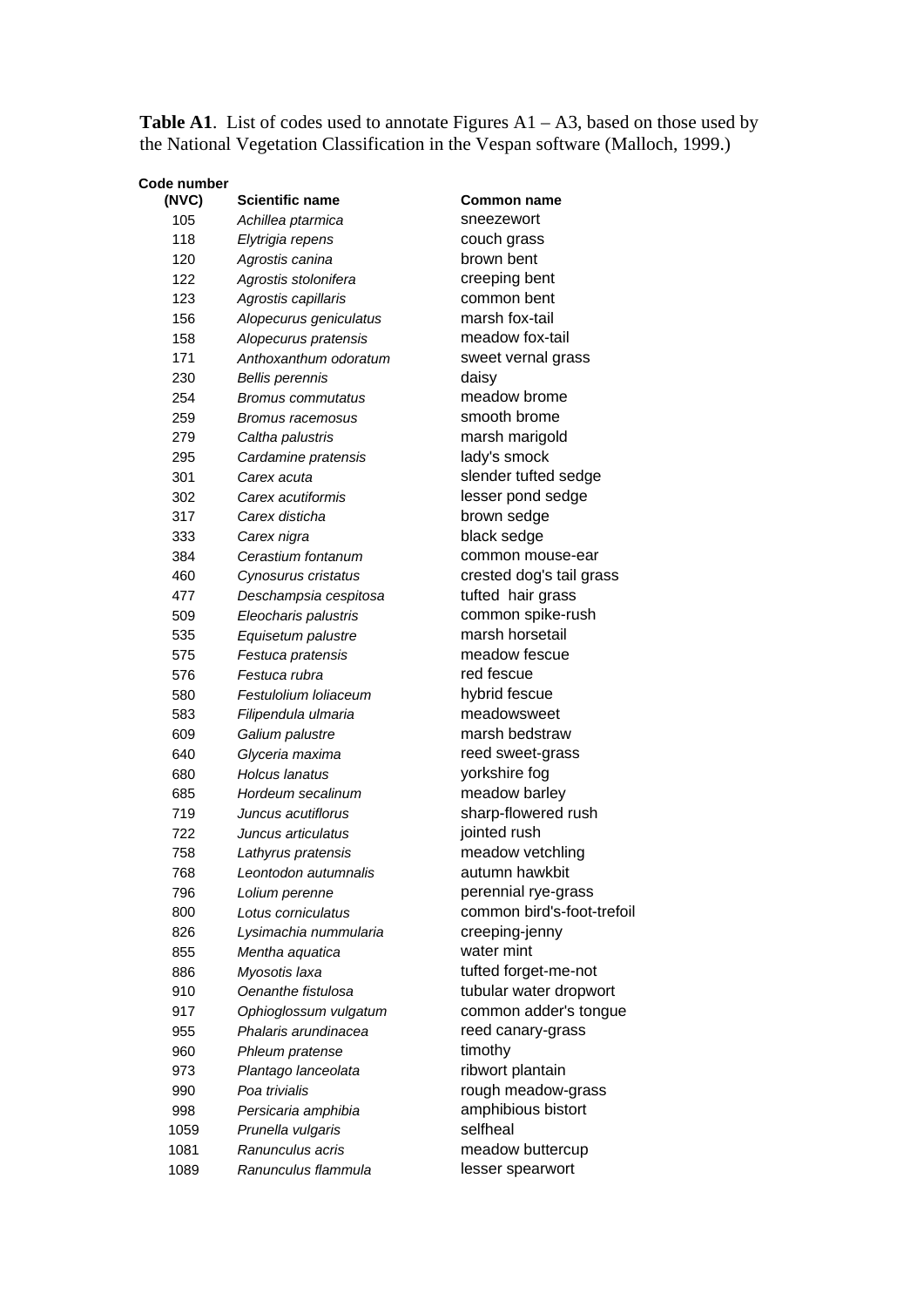| 1095 | Ranunculus repens         | creeping buttercup           |
|------|---------------------------|------------------------------|
| 1106 | Rhinanthus minor          | yellow rattle                |
| 1139 | Rumex acetosa             | common sorrel                |
| 1143 | Rumex crispus             | curled dock                  |
| 1190 | Sanguisorba officinalis   | great burnet                 |
| 1236 | Senecio aquaticus         | marsh ragwort                |
| 1250 | Silaum silaus             | pepper-saxifrage             |
| 1272 | Sonchus asper             | prickly sow-thistle          |
| 1273 | Sonchus oleraceus         | smooth sow-thistle           |
| 1296 | Stellaria graminea        | lesser stitchwort            |
| 1302 | Stellaria palustris       | marsh stitchwort             |
| 1318 | Taraxacum officinale agg. | dandelion                    |
| 1343 | Trifolium dubium          | lesser trefoil               |
| 1349 | Trifolium pratense        | red clover                   |
| 1350 | Trifolium repens          | white clover                 |
| 1406 | Veronica serpyllifolia    | thyme-leaved speedwell       |
| 1411 | Vicia cracca              | tufted vetch                 |
| 1444 | Calliergon cordifolium    | a moss                       |
| 1445 | Calliergon cuspidatum     | a moss                       |
| 1519 | Brachythecium rutabulum   | a moss                       |
| 1654 | Drepanocladus aduncus     | a moss                       |
| 2911 | Oenanthe silaifolia       | narrow-leaved water dropwort |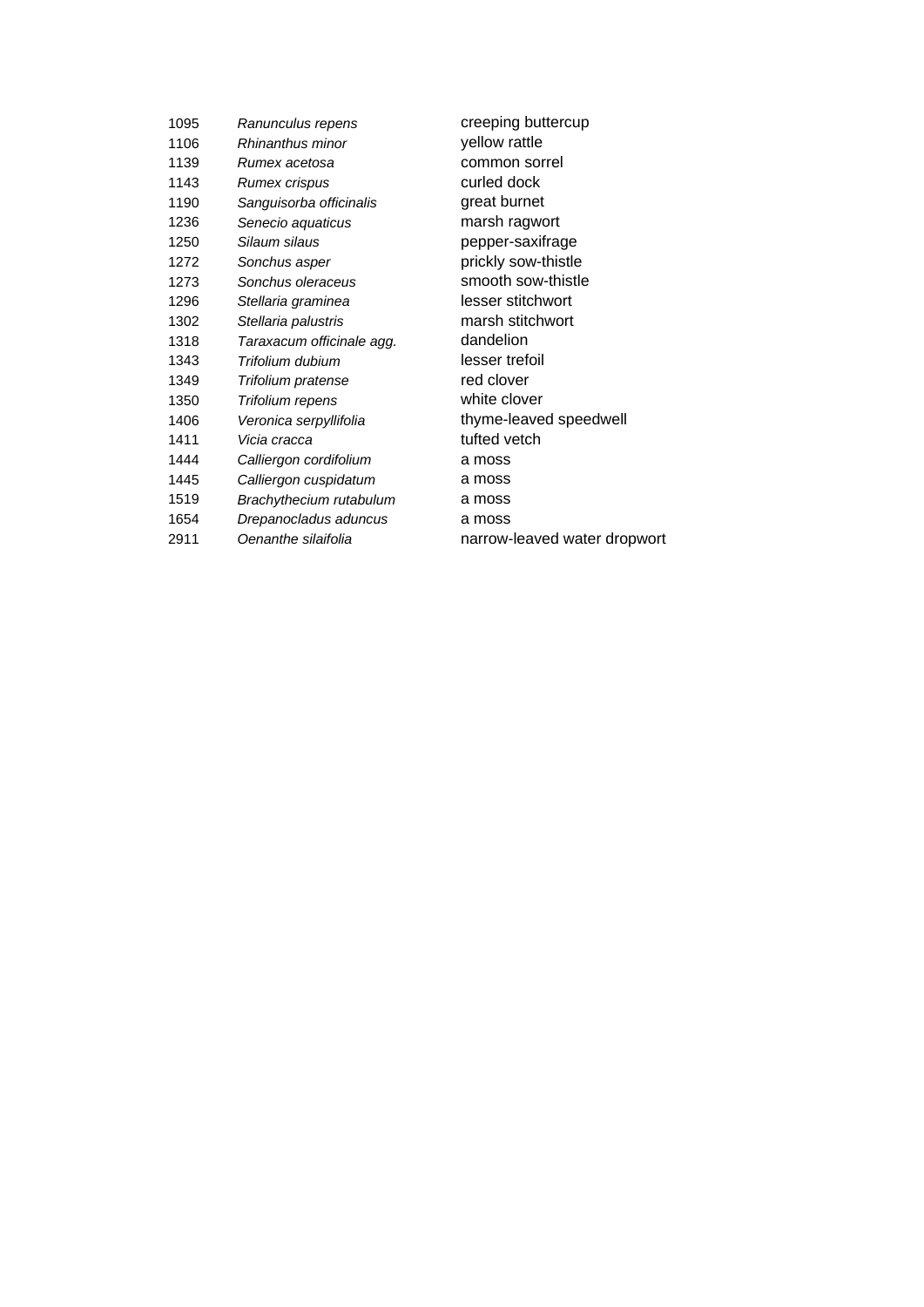## **Appendix B**

**Table B1**. Correlation coefficients between species abundance and parameters of soil water regime at Cricklade North Meadow. Absolute values greater than 0.05 are significant at the 5% level (n=1400) those greater than 0.08 at the 1% level.

| <b>Species</b>           | <b>WL 12m</b> | <b>WL lag</b> | <b>WL 36m</b> |
|--------------------------|---------------|---------------|---------------|
| Achillea millefolium     | $-0.03$       | $-0.03$       | $-0.04$       |
| Achillea ptarmica        | $-0.04$       | $-0.03$       | $-0.05$       |
| Agrostis canina          | 0.02          | 0.02          | 0.01          |
| Agrostis capillaris      | 0.01          | 0.09          | 0.05          |
| Agrostis stolonifera     | 0.23          | 0.23          | 0.32          |
| Ajuga reptans            | $-0.02$       | 0.00          | 0.00          |
| Alopecurus geniculatus   | 0.15          | 0.13          | 0.15          |
| Alopecurus pratensis     | $-0.13$       | $-0.21$       | $-0.21$       |
| Anthoxanthum odoratum    | $-0.15$       | $-0.27$       | $-0.26$       |
| Arrhenatherum elatius    | $-0.07$       | $-0.05$       | $-0.07$       |
| Avenula pubescens        | $-0.07$       | $-0.09$       | $-0.10$       |
| <b>Bellis perennis</b>   | $-0.07$       | $-0.12$       | $-0.15$       |
| Brachythecium rutabulum  | $-0.01$       | $-0.06$       | $-0.05$       |
| Briza media              | $-0.04$       | $-0.09$       | $-0.09$       |
| <b>Bromus commutatus</b> | $-0.04$       | $-0.13$       | $-0.10$       |
| Bromus racemosus         | $-0.16$       | $-0.32$       | $-0.33$       |
| Calliergon cuspidatum    | 0.02          | 0.03          | 0.02          |
| Caltha palustris         | 0.08          | 0.07          | 0.10          |
| Cardamine pratensis      | 0.01          | 0.09          | 0.07          |
| Carex acuta              | 0.18          | 0.26          | 0.28          |
| Carex disticha           | 0.12          | 0.12          | 0.17          |
| Carex flacca             | $-0.01$       | $-0.05$       | $-0.07$       |
| Carex hirta              | $-0.08$       | $-0.01$       | $-0.01$       |
| Carex nigra              | 0.17          | 0.10          | 0.13          |
| Carex panicea            | $-0.01$       | 0.03          | 0.01          |
| Centaurea nigra          | $-0.19$       | $-0.17$       | $-0.23$       |
| Cerastium fontanum       | $-0.15$       | $-0.21$       | $-0.24$       |
| Chenopodium album        | 0.07          | 0.07          | 0.10          |
| Cynosurus cristatus      | $-0.12$       | $-0.31$       | $-0.32$       |
| Dactylis glomerata       | $-0.23$       | $-0.28$       | $-0.30$       |
| Deschampsia cespitosa    | 0.00          | $-0.01$       | $-0.01$       |
| Eleocharis palustris     | 0.17          | 0.21          | 0.25          |
| Elytrigia repens         | $-0.01$       | $-0.03$       | $-0.03$       |
| Equisetum palustre       | 0.15          | 0.16          | 0.18          |
| Festuca pratensis        | $-0.15$       | $-0.07$       | $-0.08$       |
| Festuca rubra            | $-0.34$       | $-0.39$       | $-0.41$       |
| Festulolium loliaceum    | $-0.04$       | $-0.03$       | $-0.04$       |
| Filipendula ulmaria      | $-0.24$       | $-0.16$       | $-0.22$       |
| Fritillaria meleagris    | $-0.24$       | $-0.15$       | $-0.16$       |
| Galium palustre          | 0.17          | 0.18          | 0.26          |
| Glyceria fluitans        | 0.22          | 0.16          | 0.22          |
| Glyceria maxima          | 0.06          | 0.07          | 0.10          |
| Heracleum sphondylium    | $-0.05$       | $-0.09$       | $-0.10$       |
| <b>Holcus lanatus</b>    | $-0.13$       | $-0.26$       | $-0.26$       |
| Hordeum secalinum        | $-0.39$       | $-0.27$       | $-0.35$       |
| Juncus acutiflorus       | 0.07          | 0.02          | 0.03          |
| Juncus articulatus       | 0.02          | 0.06          | 0.07          |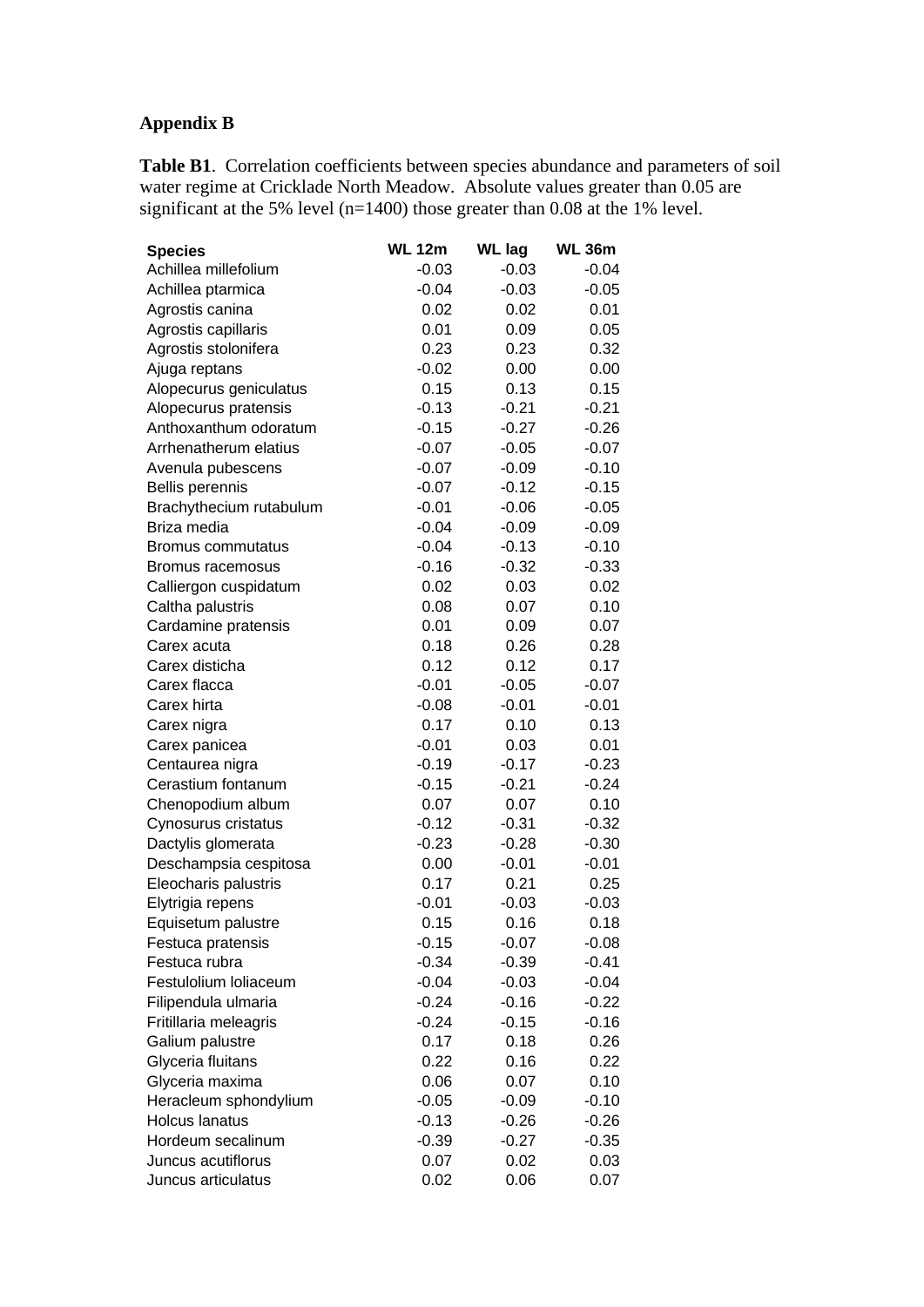| Juncus bufonius                       | 0.04    | 0.03    | 0.02    |
|---------------------------------------|---------|---------|---------|
| Lathyrus pratensis                    | $-0.32$ | $-0.27$ | $-0.35$ |
| Leontodon autumnalis                  | $-0.14$ | $-0.17$ | $-0.19$ |
| Leontodon hispidus                    | $-0.07$ | $-0.10$ | $-0.13$ |
| Leontodon taraxacoides                | 0.00    | $-0.04$ | $-0.03$ |
| Leucanthemum vulgare                  | $-0.13$ | $-0.24$ | $-0.26$ |
| Lolium perenne                        | $-0.22$ | $-0.10$ | $-0.23$ |
| Lotus corniculatus                    | $-0.14$ | $-0.13$ | $-0.15$ |
| Lotus uliginosus                      | 0.03    | 0.01    | 0.02    |
| Luzula campestris                     | $-0.03$ | $-0.01$ | $-0.02$ |
| Lychnis flos-cuculi                   | 0.01    | $-0.04$ | $-0.04$ |
| Lysimachia nummularia                 | 0.10    | 0.07    | 0.13    |
| Medicago lupulina                     | $-0.04$ | $-0.05$ | $-0.06$ |
| Mentha aquatica                       | 0.08    | 0.12    | 0.14    |
| Myosotis laxa caespitosa              | 0.05    | 0.12    | 0.12    |
| Oenanthe fistulosa                    | 0.21    | 0.21    | 0.26    |
| Ophioglossum vulgatum                 | $-0.08$ | $-0.07$ | $-0.08$ |
| Phalaris arundinacea                  | 0.18    | 0.22    | 0.28    |
| Phleum pratense                       | $-0.21$ | $-0.12$ | $-0.16$ |
| Plantago lanceolata                   | $-0.11$ | $-0.28$ | $-0.33$ |
| Plantago major                        | 0.05    | 0.11    | 0.12    |
| Poa trivialis                         | 0.07    | 0.06    | 0.03    |
| Polygonum amphibium                   | 0.39    | 0.37    | 0.46    |
| Potentilla anserina                   | 0.03    | 0.05    | 0.07    |
| Potentilla reptans                    | $-0.06$ | $-0.02$ | $-0.03$ |
| Prunella vulgaris                     | $-0.06$ | $-0.10$ | $-0.10$ |
| Ranunculus acris                      | $-0.20$ | $-0.18$ | $-0.27$ |
| Ranunculus bulbosus                   | $-0.16$ | $-0.16$ | $-0.25$ |
| Ranunculus flammula                   | $-0.01$ | 0.00    | 0.05    |
|                                       | $-0.16$ | $-0.02$ | $-0.03$ |
| Ranunculus repens<br>Rhinanthus minor | $-0.26$ | $-0.27$ | $-0.33$ |
|                                       |         |         |         |
| Rorippa amphibia                      | 0.11    | 0.17    | 0.21    |
| Rorippa islandica                     | 0.12    | 0.14    | 0.16    |
| Rumex acetosa                         | $-0.32$ | $-0.20$ | $-0.32$ |
| Rumex crispus                         | 0.29    | 0.30    | 0.35    |
| Sanguisorba officinalis               | $-0.12$ | $-0.11$ | $-0.17$ |
| Silaum silaus                         | $-0.13$ | $-0.16$ | $-0.15$ |
| Succisa pratensis                     | $-0.01$ | $-0.01$ | $-0.02$ |
| Symphytum officinale                  | $-0.03$ | $-0.01$ | $-0.04$ |
| Taraxacum officinale agg.             | $-0.29$ | $-0.33$ | $-0.40$ |
| Thalictrum flavum                     | $-0.01$ | $-0.02$ | $-0.02$ |
| Tragopogon pratensis                  | $-0.04$ | $-0.07$ | $-0.07$ |
| Trifolium dubium                      | $-0.01$ | $-0.02$ | $-0.03$ |
| Trifolium fragiferum                  | 0.00    | 0.11    | 0.11    |
| Trifolium pratense                    | $-0.24$ | $-0.30$ | $-0.36$ |
| Trifolium repens                      | $-0.13$ | $-0.19$ | $-0.25$ |
| <b>Trisetum flavescens</b>            | $-0.14$ | $-0.19$ | $-0.22$ |
| Valeriana dioica                      | $-0.03$ | $-0.02$ | $-0.03$ |
| Veronica catenata                     | 0.05    | 0.13    | 0.13    |
| Vicia cracca                          | $-0.15$ | $-0.13$ | $-0.14$ |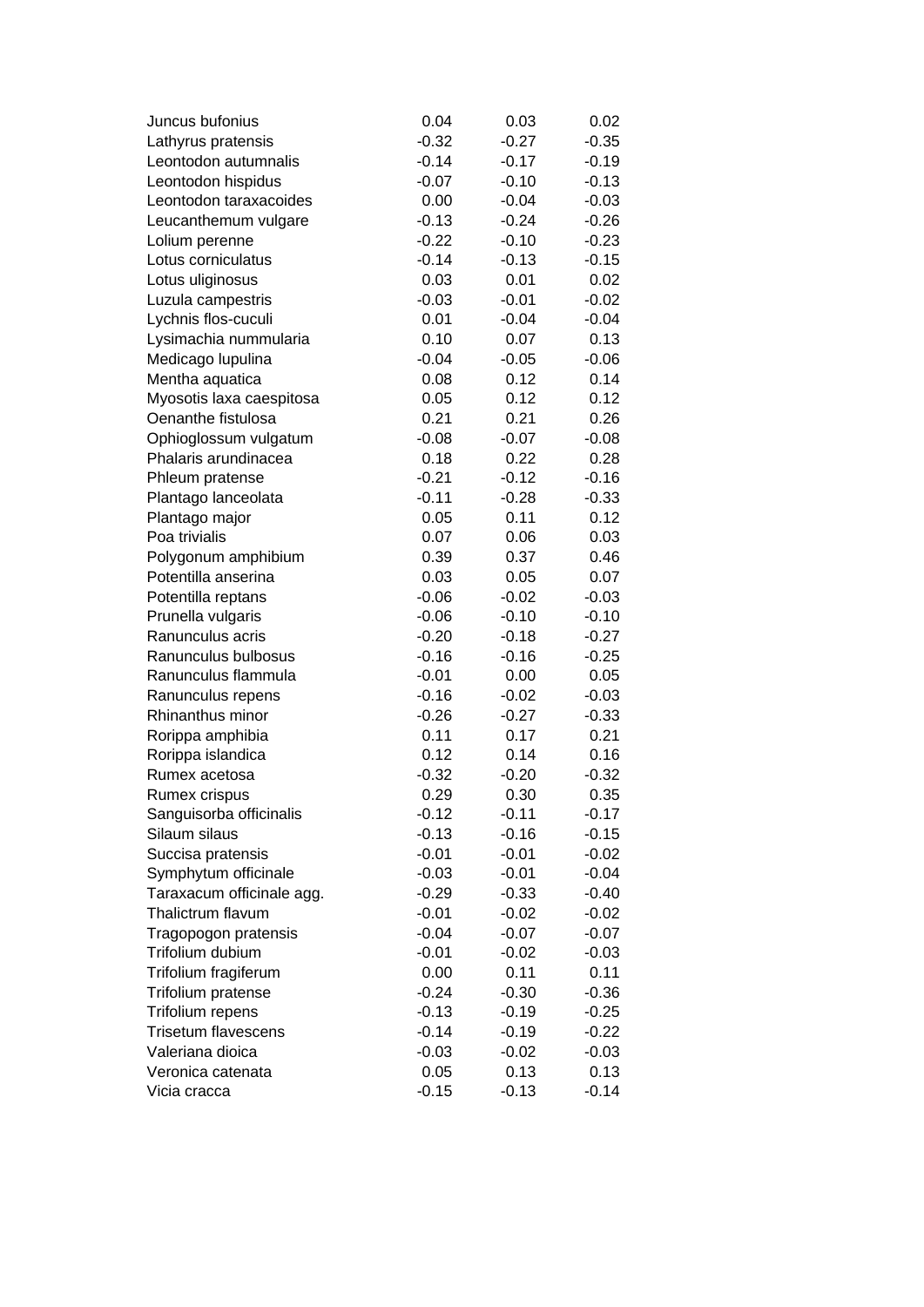**Table B1**. Correlation coefficients between species abundance and parameters of soil water regime at East Cottingwith Big Ings. Absolute values greater than 0.08 are significant at the 5% level  $(n=520)$  those greater than 0.10 at the 1% level.

| <b>Species</b>          | <b>WL 12m</b> | <b>WL lag</b> | <b>WL 36m</b> |
|-------------------------|---------------|---------------|---------------|
| Achillea ptarmica       | $-0.06$       | 0.02          | 0.07          |
| Agrostis canina         | $-0.13$       | 0.26          | 0.14          |
| Agrostis capillaris     | $-0.09$       | 0.08          | 0.01          |
| Agrostis stolonifera    | $-0.42$       | 0.24          | 0.21          |
| Alopecurus geniculatus  | $-0.01$       | 0.02          | $-0.03$       |
| Alopecurus pratensis    | 0.39          | $-0.30$       | $-0.12$       |
| Anthoxanthum odoratum   | 0.24          | $-0.20$       | $-0.32$       |
| Bellis perennis         | 0.11          | $-0.13$       | $-0.12$       |
| Brachythecium rutabulum | $-0.05$       | 0.11          | 0.03          |
| Bromus commutatus       | 0.24          | $-0.31$       | $-0.37$       |
| Bromus racemosus        | 0.15          | $-0.14$       | $-0.14$       |
| Calliergon cordifolium  | 0.13          | $-0.03$       | 0.05          |
| Calliergon cuspidatum   | $-0.11$       | 0.22          | 0.23          |
| Caltha palustris        | 0.02          | 0.03          | 0.11          |
| Cardamine pratensis     | 0.14          | $-0.07$       | 0.14          |
| Carex acuta             | 0.23          | $-0.03$       | 0.30          |
| Carex acutiformis       | 0.04          | $-0.05$       | $-0.11$       |
| Carex disticha          | 0.02          | 0.21          | 0.51          |
| Carex nigra             | $-0.11$       | $-0.04$       | $-0.03$       |
| Cerastium fontanum      | $-0.14$       | 0.16          | $-0.04$       |
| Cynosurus cristatus     | 0.30          | $-0.31$       | $-0.45$       |
| Deschampsia cespitosa   | $-0.02$       | 0.12          | 0.04          |
| Drepanocladus aduncus   | 0.13          | $-0.06$       | $-0.01$       |
| Eleocharis palustris    | 0.05          | 0.11          | 0.26          |
| Elytrigia repens        | 0.13          | $-0.08$       | 0.07          |
| Equisetum palustre      | $-0.18$       | 0.09          | $-0.02$       |
| Festuca pratensis       | 0.05          | 0.24          | 0.36          |
| Festuca rubra           | 0.04          | $-0.15$       | $-0.28$       |
| Festulolium loliaceum   | 0.07          | $-0.02$       | 0.02          |
| Filipendula ulmaria     | $-0.10$       | 0.06          | 0.11          |
| Galium palustre         | 0.08          | 0.11          | 0.30          |
| Glyceria maxima         | 0.04          | $-0.02$       | $-0.02$       |
| <b>Holcus lanatus</b>   | $-0.03$       | 0.08          | $-0.17$       |
| Hordeum secalinum       | 0.06          | 0.02          | 0.11          |
| Lathyrus pratensis      | $-0.11$       | 0.00          | $-0.04$       |
| Leontodon autumnalis    | 0.02          | $-0.05$       | $-0.01$       |
| Lolium perenne          | 0.05          | 0.14          | $-0.12$       |
| Lotus corniculatus      | $-0.01$       | $-0.04$       | $-0.03$       |
| Lysimachia nummularia   | 0.02          | 0.07          | 0.21          |
| Myosotis laxa           | $-0.06$       | 0.21          | 0.34          |
| Oenanthe fistulosa      | 0.04          | $-0.01$       | 0.07          |
| Oenanthe silaifolia     | 0.18          | $-0.03$       | 0.10          |
| Ophioglossum vulgatum   | $-0.01$       | 0.09          | 0.06          |
| Persicaria amphibia     | 0.05          | 0.14          | 0.37          |
| Phalaris arundinacea    | 0.10          | 0.08          | 0.28          |
| Phleum pratense         | 0.03          | $-0.09$       | $-0.16$       |
| Plantago lanceolata     | $-0.15$       | $-0.12$       | $-0.29$       |
| Poa trivialis           | $-0.03$       | 0.20          | 0.13          |
| Prunella vulgaris       | 0.00          | 0.00          | 0.00          |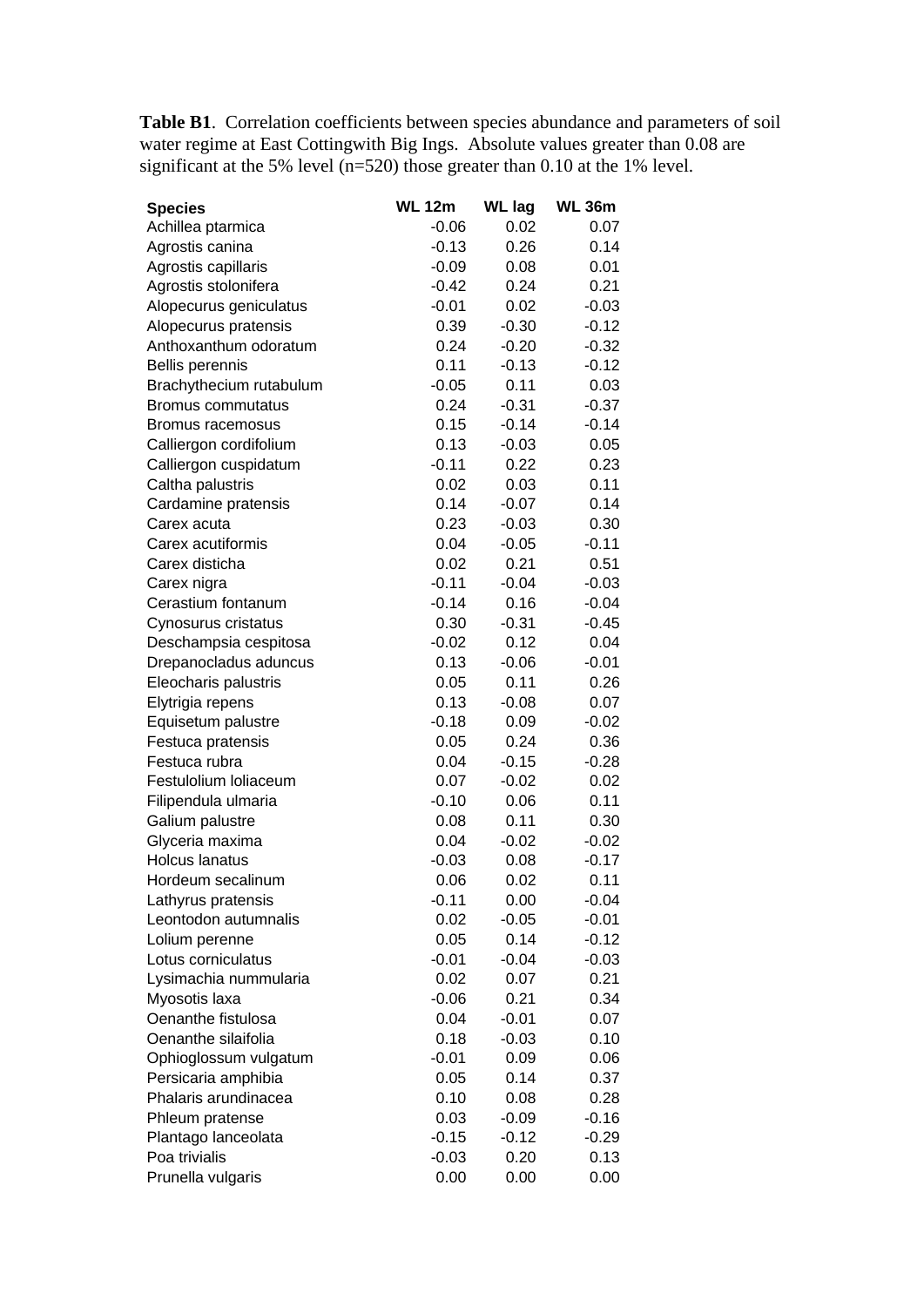| Ranunculus acris          | $-0.14$ | 0.08    | $-0.11$ |
|---------------------------|---------|---------|---------|
| Ranunculus repens         | $-0.04$ | $-0.02$ | $-0.05$ |
| Rhinanthus minor          | $-0.10$ | $-0.02$ | $-0.03$ |
| Rumex acetosa             | $-0.12$ | $-0.10$ | $-0.08$ |
| Rumex crispus             | 0.02    | 0.06    | 0.17    |
| Sanguisorba officinalis   | $-0.11$ | $-0.06$ | $-0.20$ |
| Senecio aquaticus         | $-0.09$ | 0.06    | 0.00    |
| Silaum silaus             | $-0.04$ | 0.26    | 0.43    |
| Sonchus oleraceus         | $-0.05$ | 0.08    | 0.02    |
| Stellaria graminea        | 0.04    | $-0.05$ | $-0.06$ |
| Stellaria palustris       | 0.07    | 0.00    | 0.12    |
| Taraxacum officinale agg. | 0.29    | $-0.22$ | $-0.30$ |
| Taraxacum officinale agg. | 0.29    | $-0.22$ | $-0.30$ |
| Trifolium dubium          | 0.04    | $-0.04$ | $-0.20$ |
| Trifolium pratense        | 0.07    | $-0.17$ | $-0.31$ |
| Trifolium repens          | $-0.05$ | $-0.04$ | $-0.02$ |
| Veronica serpyllifolia    | 0.10    | -0.08   | 0.02    |
| Vicia cracca              | $-0.07$ | $-0.03$ | $-0.11$ |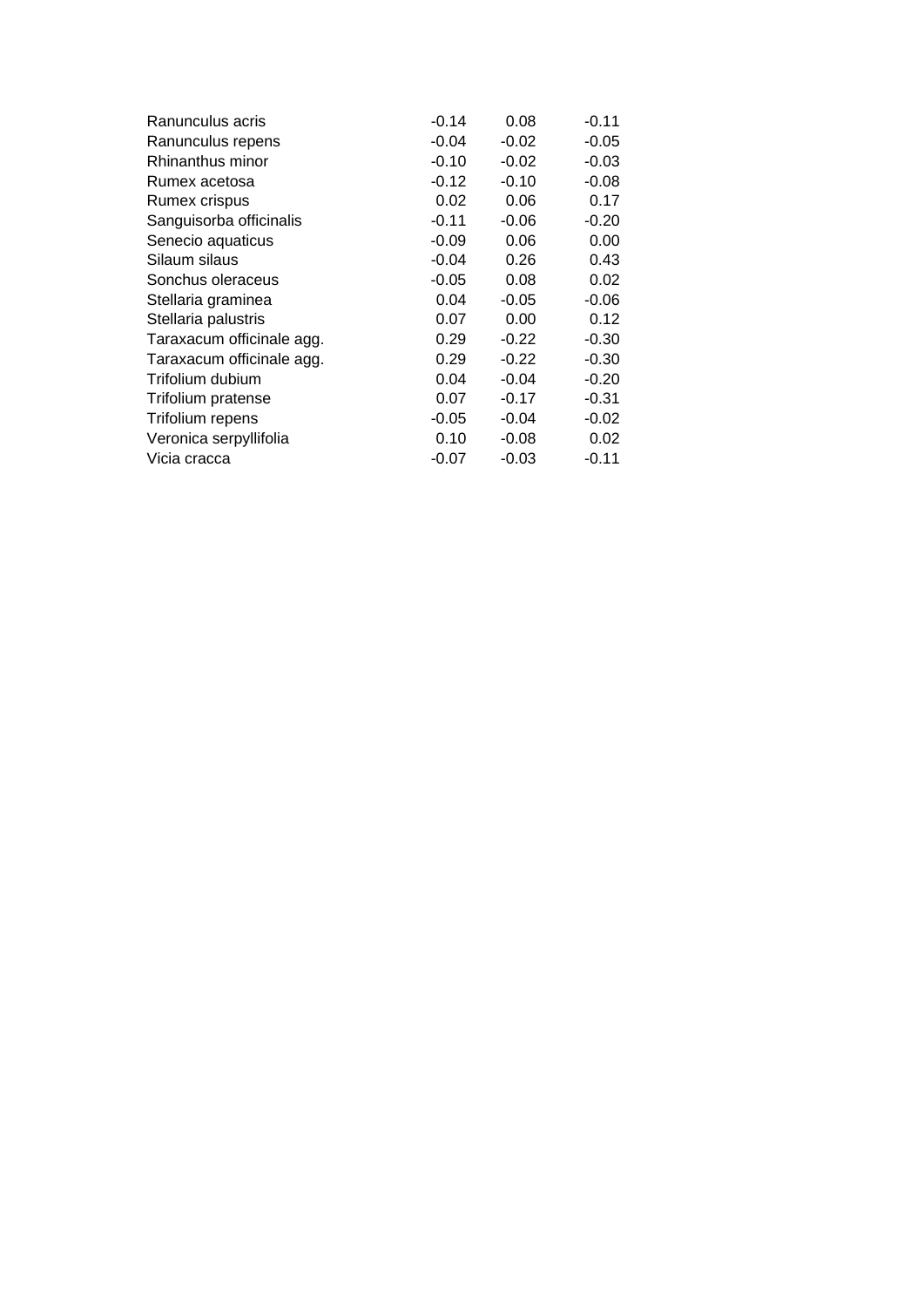**Table B3**. Correlation coefficients between species abundance and parameters of soil water regime at Moorlinch SSSI. Absolute values greater than 0.08 are significant at the 5% level (n=515) those greater than 0.11 at the 1% level.

| <b>Species</b>             | <b>WL 12m</b> | <b>WL lag</b> | <b>WL 36m</b> |
|----------------------------|---------------|---------------|---------------|
| Agrostis canina            | 0.11          | 0.04          | 0.06          |
| Agrostis capillaris        | $-0.07$       | $-0.04$       | $-0.02$       |
| Agrostis stolonifera       | 0.11          | 0.34          | 0.42          |
| Alopecurus geniculatus     | $-0.04$       | $-0.03$       | 0.00          |
| Alopecurus pratensis       | $-0.25$       | $-0.30$       | $-0.30$       |
| Anthoxanthum odoratum      | $-0.08$       | 0.05          | 0.03          |
| Apium nodiflorum           | 0.03          | $-0.02$       | $-0.02$       |
| Bare soil (including sand) | 0.13          | $-0.04$       | 0.00          |
| Bellis perennis            | $-0.20$       | $-0.24$       | $-0.19$       |
| Brachythecium rutabulum    | $-0.09$       | $-0.06$       | $-0.06$       |
| Bromus commutatus          | $-0.24$       | $-0.26$       | $-0.30$       |
| <b>Bromus hordeaceus</b>   | $-0.01$       | $-0.07$       | $-0.05$       |
| Bromus racemosus           | $-0.06$       | $-0.08$       | $-0.05$       |
| Calliergon cuspidatum      | 0.22          | 0.22          | 0.31          |
| Caltha palustris           | 0.02          | 0.00          | 0.00          |
| Cardamine pratensis        | $-0.14$       | $-0.19$       | $-0.32$       |
| Carex acuta                | $-0.01$       | 0.05          | 0.03          |
| Carex distans              | $-0.16$       | $-0.23$       | $-0.17$       |
| Carex disticha             | $-0.01$       | $-0.09$       | $-0.05$       |
| Carex flacca               | 0.00          | $-0.01$       | $-0.02$       |
| Carex hirta                | $-0.19$       | $-0.13$       | $-0.13$       |
| Carex nigra                | 0.41          | 0.34          | 0.45          |
| Carex otrubae              | $-0.03$       | 0.03          | 0.04          |
| Carex panicea              | 0.09          | 0.12          | 0.10          |
| Centaurea nigra            | $-0.02$       | $-0.03$       | $-0.05$       |
| Cerastium fontanum         | $-0.30$       | $-0.30$       | $-0.32$       |
| Cirsium arvense            | 0.01          | 0.02          | 0.07          |
| Cirsium dissectum          | $-0.02$       | $-0.03$       | $-0.03$       |
| Cirsium palustre           | $-0.14$       | $-0.08$       | $-0.06$       |
| Cirsium vulgare            | $-0.05$       | 0.01          | 0.02          |
| Cynosurus cristatus        | $-0.05$       | $-0.08$       | $-0.09$       |
| Dactylorhiza praetermissa  | 0.00          | 0.03          | 0.00          |
| Deschampsia cespitosa      | 0.00          | 0.11          | 0.12          |
| Drepanocladus aduncus      | 0.01          | 0.01          | 0.05          |
| Eleocharis palustris       | 0.11          | $-0.04$       | $-0.02$       |
| Eleocharis uniglumis       | $-0.07$       | $-0.08$       | $-0.08$       |
| Epilobium hirsutum         | $-0.01$       | $-0.05$       | $-0.08$       |
| Epilobium parviflorum      | $-0.05$       | $-0.03$       | $-0.06$       |
| Festuca arundinacea        | $-0.12$       | 0.00          | 0.05          |
| Festuca pratensis          | $-0.09$       | 0.09          | 0.16          |
| Festuca rubra              | $-0.23$       | $-0.09$       | $-0.11$       |
| Filipendula ulmaria        | $-0.09$       | $-0.07$       | $-0.11$       |
| Galium palustre            | 0.28          | 0.46          | 0.49          |
| Glyceria fluitans          | 0.23          | 0.04          | $-0.01$       |
| Glyceria maxima            | 0.06          | $-0.03$       | $-0.02$       |
| Holcus lanatus             | $-0.14$       | 0.02          | 0.04          |
| Hordeum secalinum          | $-0.26$       | $-0.27$       | $-0.29$       |
| Isolepis setacea           | $-0.01$       | $-0.01$       | $-0.03$       |
| Juncus acutiflorus         | $-0.01$       | 0.12          | 0.10          |